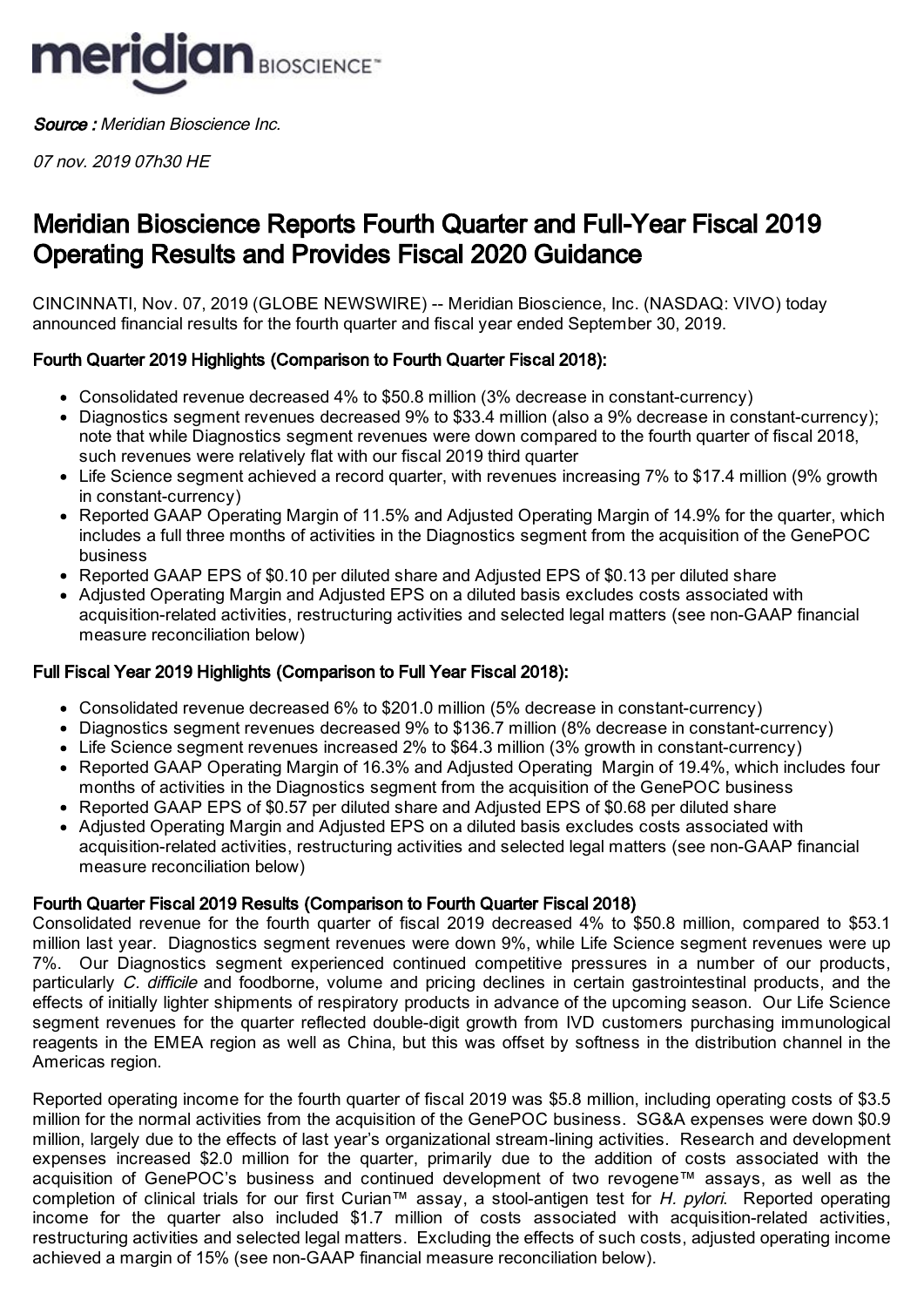Jack Kenny, Chief Executive Officer, commented, "We are very pleased with our fourth quarter results, which showed significant progress on our strategic direction for both our Diagnostics and Life Science businesses. For the Diagnostics segment, our overall revenue level stabilized commensurate with our third quarter. Conversion of customers from our alethia™ molecular system to the revogene™ system during the first 120 days exceeded our expectations. Instrument placements were approximately 60 during this time period. The revogene™ platform is helping address competitive pressures and has slowed our account losses. Our new product development efforts on our Diagnostic instrument platforms (revogene™, Curian™ and PediaStat™) continue to make progress, and we submitted our first Curian™ assay, a stool-antigen test for *H. pylori*, to the FDA in September. For the Life Science segment, IVD customer orders for immunological reagents were strong as this segment delivered its best revenue-growth quarter for the year. During the quarter we also made refinements to our organizational structure in both business units in order to improve customer focus and cost efficiencies in fiscal 2020."

#### Full Fiscal Year 2019 Results (Comparison to Full Year Fiscal 2018)

Consolidated revenue for the fiscal year ended September 30, 2019 decreased 6% to \$201.0 million, compared to \$213.6 million in fiscal 2018. Revenues for our Diagnostics segment decreased 9% (8% on a constant-currency basis) to \$136.7 million, driven largely by declines in gastrointestinal assays, which reflected anticipated pricing declines in our H. pylori products and continued competitive pressures in our C. difficile and foodborne products. Revenues in our Life Science segment grew 2% (3% on a constant-currency basis), reflecting growth in the EMEA region being partially offset by declines in the Americas and Rest of World. Life Science revenues in China increased by approximately 2% on a full-year basis.

During fiscal 2019, reported operating income was \$32.7 million, including operating costs of \$4.6 million for the normal activities from the acquisition of the GenePOC business. On an adjusted basis (excludes costs associated with acquisition-related activities, restructuring activities and selected legal matters), operating income was \$38.9 million and achieved a margin of 19%, which compares to adjusted operating income of \$44.6 million and a margin of 21% in fiscal 2018 (see non-GAAP financial measure reconciliation below).

#### Tax Reform Impact

Our net earnings for both fiscal year-to-date periods include the effects of the tax reform act signed into law during December 2017. The fiscal 2019 year-to-date period reflects the lower U.S. federal tax rate of 21% being fully phased-in, and fiscal 2018 includes: (i) a benefit of \$2.7 million (\$0.06 per diluted share) primarily related to the remeasurement of U.S. net deferred tax liabilities based on the new federal rate; and (ii) a charge of \$0.9 million (\$0.02 per diluted share) for the mandatory U.S. repatriation transition tax. The effective tax rates for both the fourth quarter and full year fiscal 2019 were 23%.

#### Fiscal 2020 Guidance

Our fiscal 2020 guidance reflects significant investments in new product development to continue to refresh our Diagnostics segment's product lines, including beginning clinical trials for six assays across three instrument platforms (revogene™, Curian™ and PediaStat™). Our fiscal 2020 guidance noted below for adjusted operating margin and adjusted earnings per share on a diluted basis reflects \$27 million to \$28 million in Research and Development spending, or 13% to 14% of consolidated revenues, compared to approximately \$18 million, or 9% of consolidated revenues in fiscal 2019).

#### Revenues

- Consolidated flat to down 3%
- Diagnostics segment  $-$  down 3% to 5%
- Life Science segment  $-$  up 2% to 6%

## Adjusted Operating Margin

- Consolidated 9% to 10%
- Diagnostics segment mid-single-digits (significant research and development spending)
- Life Science segment 50 to 100 basis-point improvement over 2019

# Effective Tax Rate

23.5% to 24.5%

#### Adjusted Earnings Per Share on <sup>a</sup> Diluted Basis

\$0.28 to \$0.34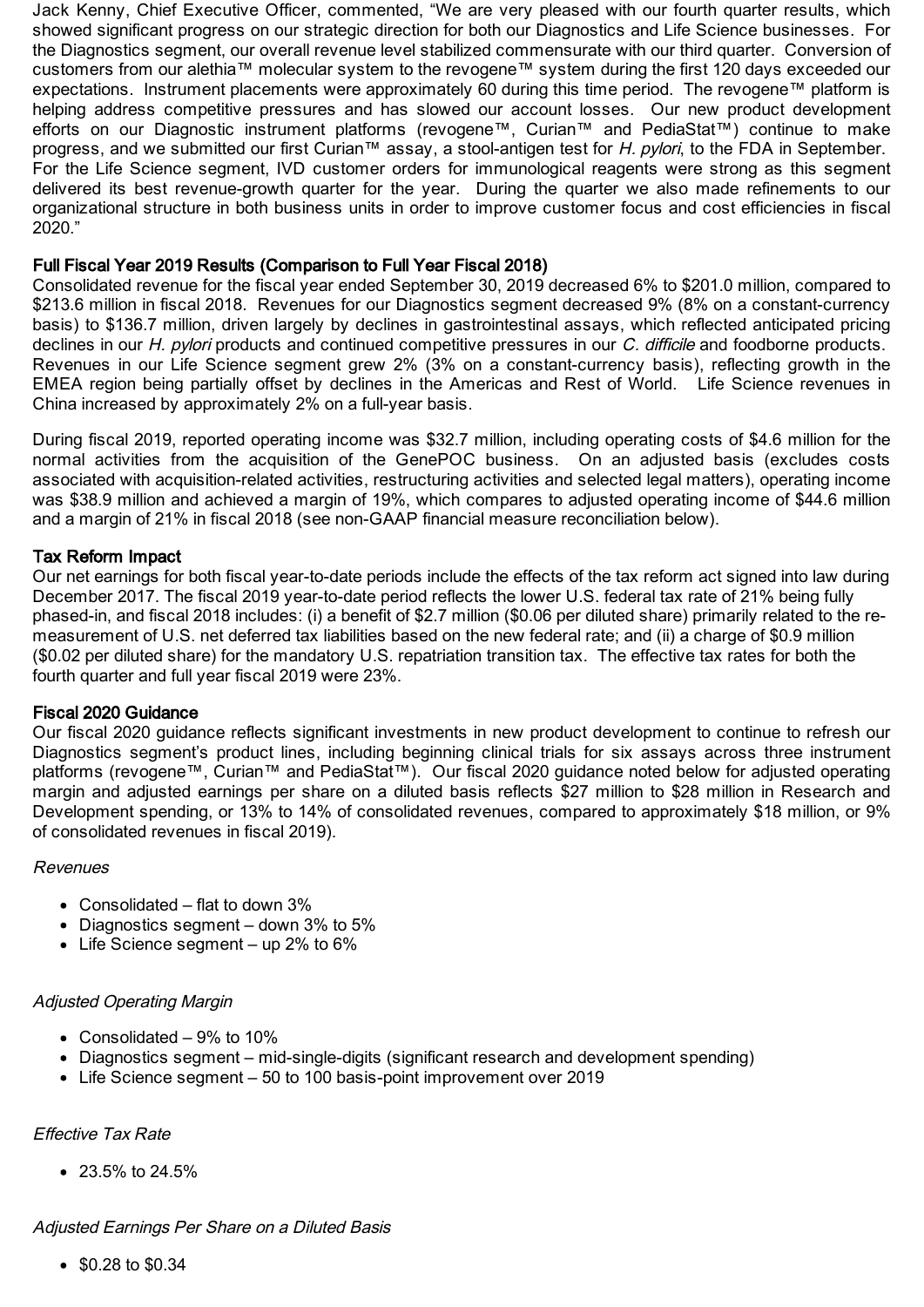Adjusted operating margin and adjusted earnings per share on a diluted basis for fiscal 2020 excludes costs associated with restructuring activities and selected legal matters that we expect to continue in fiscal 2020. In addition, our fiscal 2020 guidance for adjusted operating margin and earnings per share on a diluted basis excludes the medical device excise tax, the moratorium for which is due to expire December 31, 2019, unless Congress chooses to extend such moratorium for a third time, or altogether repeals it.

Although we do expect revenues for our Diagnostics segment to be down low to mid-single-digits for the full fiscal year, we expect revenues for our Diagnostics segment to be down high-single-digits during the first quarter, commensurate with the second half of fiscal 2019. Our revenue expectations for our Diagnostics segment for the first quarter, along with current customer order patterns for our Life Science segment, indicate our consolidated revenues for the first quarter could be down mid-single-digits.

## Financial Condition

The Company's financial condition remains sound. At September 30, 2019, cash and equivalents were \$62.4 million and the Company had \$49.2 million of borrowing capacity under its \$125.0 million commercial bank credit facility. The Company's bank-debt obligations under the bank credit facility totaled \$75.8 million as of September 30, 2019.

# Conference Call Information

Jack Kenny, Chief Executive Officer, and Bryan Baldasare, Executive Vice President and Chief Financial Officer, will host a conference call on Thursday, November 7, 2019 beginning at 10:00 a.m. Eastern Time to discuss the fourth quarter and full fiscal year financial results and answer questions.

To participate in the live call by telephone from the U.S., dial (866) 443-5802, or from outside the U.S., dial (513) 360-6924, and enter the audience pass code 9471778. A replay will be available for 14 days beginning at 1:00 p.m. Eastern Time on November 7, 2019 by dialing (855) 859-2056 or (404) 537-3406 and entering pass code 9471778.

# FOURTH QUARTER AND FISCAL 2019 UNAUDITED OPERATING RESULTS

(In Thousands, Except per Share Data)

The following table sets forth the unaudited comparative results of Meridian on a U.S. GAAP basis for the interim and annual periods of fiscal 2019 and fiscal 2018.

|                                     |               | <b>Three Months Ended</b> |    |        | <b>Twelve Months Ended</b> |               |    |         |  |  |
|-------------------------------------|---------------|---------------------------|----|--------|----------------------------|---------------|----|---------|--|--|
|                                     | September 30, |                           |    |        |                            | September 30, |    |         |  |  |
|                                     |               | 2019                      |    | 2018   |                            | 2019          |    | 2018    |  |  |
| Net revenues                        | \$            | 50,846                    | \$ | 53,100 | $\mathfrak{L}$             | 201,014       | \$ | 213,571 |  |  |
| Cost of sales                       |               | 21,690                    |    | 20,944 |                            | 82,689        |    | 82,874  |  |  |
| Gross profit                        |               | 29,156                    |    | 32,156 |                            | 118,325       |    | 130,697 |  |  |
| Operating expenses                  |               |                           |    |        |                            |               |    |         |  |  |
| Research and development            |               | 5,654                     |    | 3,630  |                            | 17,948        |    | 16,789  |  |  |
| Selling and marketing               |               | 7,225                     |    | 8,505  |                            | 28,446        |    | 34,468  |  |  |
| General and administrative          |               | 8,714                     |    | 8,335  |                            | 33,002        |    | 34,805  |  |  |
| Acquisition-related costs           |               | 363                       |    |        |                            | 1,808         |    |         |  |  |
| Restructuring costs                 |               | 1,138                     |    | 3,601  |                            | 2,839         |    | 8,706   |  |  |
| Selected legal costs                |               | 213                       |    | 975    |                            | 1,583         |    | 4,345   |  |  |
| Total operating expenses            |               | 23,307                    |    | 25,046 |                            | 85,626        |    | 99,113  |  |  |
| Operating income                    |               | 5,849                     |    | 7,110  |                            | 32,699        |    | 31,584  |  |  |
| Other expense, net                  |               | (493)                     |    | (232)  |                            | (1, 142)      |    | (1,204) |  |  |
| Earnings before income taxes        |               | 5,356                     |    | 6,878  |                            | 31,557        |    | 30,380  |  |  |
| Income tax provision                |               | 1,253                     |    | 1,444  |                            | 7,175         |    | 6,531   |  |  |
| Net earnings                        | \$            | 4,103                     | \$ | 5,434  | \$                         | 24,382        | \$ | 23,849  |  |  |
| Net earnings per basic common share | \$            | 0.10                      | \$ | 0.13   | \$                         | 0.57          | \$ | 0.56    |  |  |
| Basic common shares outstanding     |               | 42,711                    |    | 42,391 |                            | 42,571        |    | 42,325  |  |  |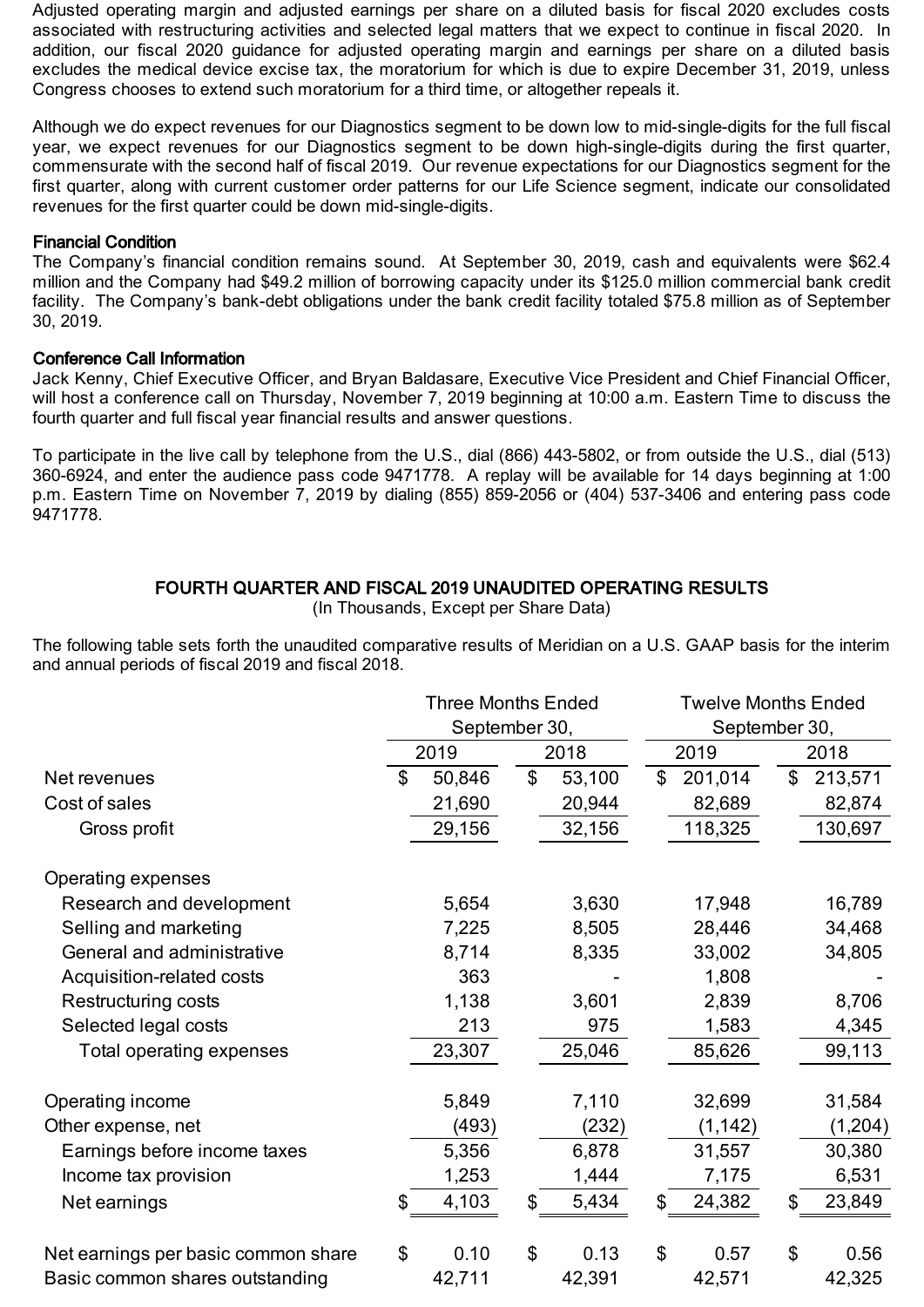| Net earnings per diluted common share \$ | 0.10   | - SS | 0.13   | <b>S</b> | 0.57   | 0.56   |
|------------------------------------------|--------|------|--------|----------|--------|--------|
| Diluted common shares outstanding        | 42,916 |      | 42,821 |          | 42,899 | 42,754 |

|                                                                                                                    | <b>Three Months Ended</b><br>September 30, |               |      |               |      | <b>Twelve Months Ended</b><br>September 30, |      |                |  |
|--------------------------------------------------------------------------------------------------------------------|--------------------------------------------|---------------|------|---------------|------|---------------------------------------------|------|----------------|--|
|                                                                                                                    | 2019                                       |               | 2018 |               | 2019 |                                             | 2018 |                |  |
| <b>Adjusted Financial Measures</b><br>(see non-GAAP financial measure<br>reconciliation below)<br>Operating income | \$                                         | 7,563         | S    | 11,686        | \$   | 38,929                                      | \$   | 44,635         |  |
| Net earnings<br>Net earnings per diluted common share                                                              | \$                                         | 5,399<br>0.13 | S    | 8,579<br>0.20 | \$   | 29,142<br>0.68                              | \$   | 31,705<br>0.74 |  |

# Condensed Balance Sheet Data

|                      |         | September 30, |         |  |  |  |
|----------------------|---------|---------------|---------|--|--|--|
|                      | 2019    |               | 2018    |  |  |  |
| Cash and equivalents | 62,397  |               | 59,763  |  |  |  |
| Working capital      | 123,847 |               | 114,880 |  |  |  |
| Long-term debt       | 75,824  |               | 50,180  |  |  |  |
| Shareholders' equity | 190,967 |               | 175,418 |  |  |  |
| Total assets         | 325,378 |               | 251,377 |  |  |  |

#### Segment Data

The following table sets forth the unaudited revenue and segment data for the interim and annual periods in fiscal 2019 and fiscal 2018 (in thousands).

|                                                | <b>Three Months Ended</b><br>September 30, |        |    |        |    | <b>Twelve Months Ended</b><br>September 30, |    |         |  |
|------------------------------------------------|--------------------------------------------|--------|----|--------|----|---------------------------------------------|----|---------|--|
|                                                |                                            | 2019   |    | 2018   |    | 2019                                        |    | 2018    |  |
| <u>Net Revenues - By Product Platform/Type</u> |                                            |        |    |        |    |                                             |    |         |  |
| Diagnostics                                    |                                            |        |    |        |    |                                             |    |         |  |
| Molecular assays                               | \$                                         | 6,065  | \$ | 7.727  | \$ | 26,231                                      | \$ | 33,709  |  |
| Immunoassays & blood chemistry assays          |                                            | 27,334 |    | 29,087 |    | 110,451                                     |    | 116,745 |  |
| <b>Total Diagnostics</b>                       |                                            | 33,399 |    | 36,814 |    | 136,682                                     |    | 150,454 |  |
| Life Science                                   |                                            |        |    |        |    |                                             |    |         |  |
| Molecular reagents                             |                                            | 5,765  |    | 6,650  |    | 23,261                                      |    | 24,533  |  |
| Immunological reagents                         |                                            | 11,682 |    | 9,636  |    | 41,071                                      |    | 38,584  |  |
| <b>Total Life Science</b>                      |                                            | 17,447 |    | 16,286 |    | 64,332                                      |    | 63,117  |  |
| <b>Total Net Revenues</b>                      | \$                                         | 50,846 | \$ | 53,100 | S  | 201,014                                     | \$ | 213,571 |  |

|                                                  | <b>Three Months Ended</b><br>September 30, |    |        |    | <b>Twelve Months Ended</b><br>September 30, |              |  |
|--------------------------------------------------|--------------------------------------------|----|--------|----|---------------------------------------------|--------------|--|
|                                                  | 2019                                       |    | 2018   |    | 2019                                        | 2018         |  |
| <u>Net Revenues - By Disease State/Geography</u> |                                            |    |        |    |                                             |              |  |
| <b>Diagnostics</b>                               |                                            |    |        |    |                                             |              |  |
| Gastrointestinal assays                          | \$<br>16,953                               | \$ | 19,172 | \$ | 68,977                                      | \$<br>78,803 |  |
| Respiratory illness assays                       | 5,380                                      |    | 6,132  |    | 26,622                                      | 28,911       |  |
| Blood chemistry assays                           | 5,572                                      |    | 5,581  |    | 19,082                                      | 19,109       |  |
| Other                                            | 5,494                                      |    | 5,929  |    | 22,001                                      | 23,631       |  |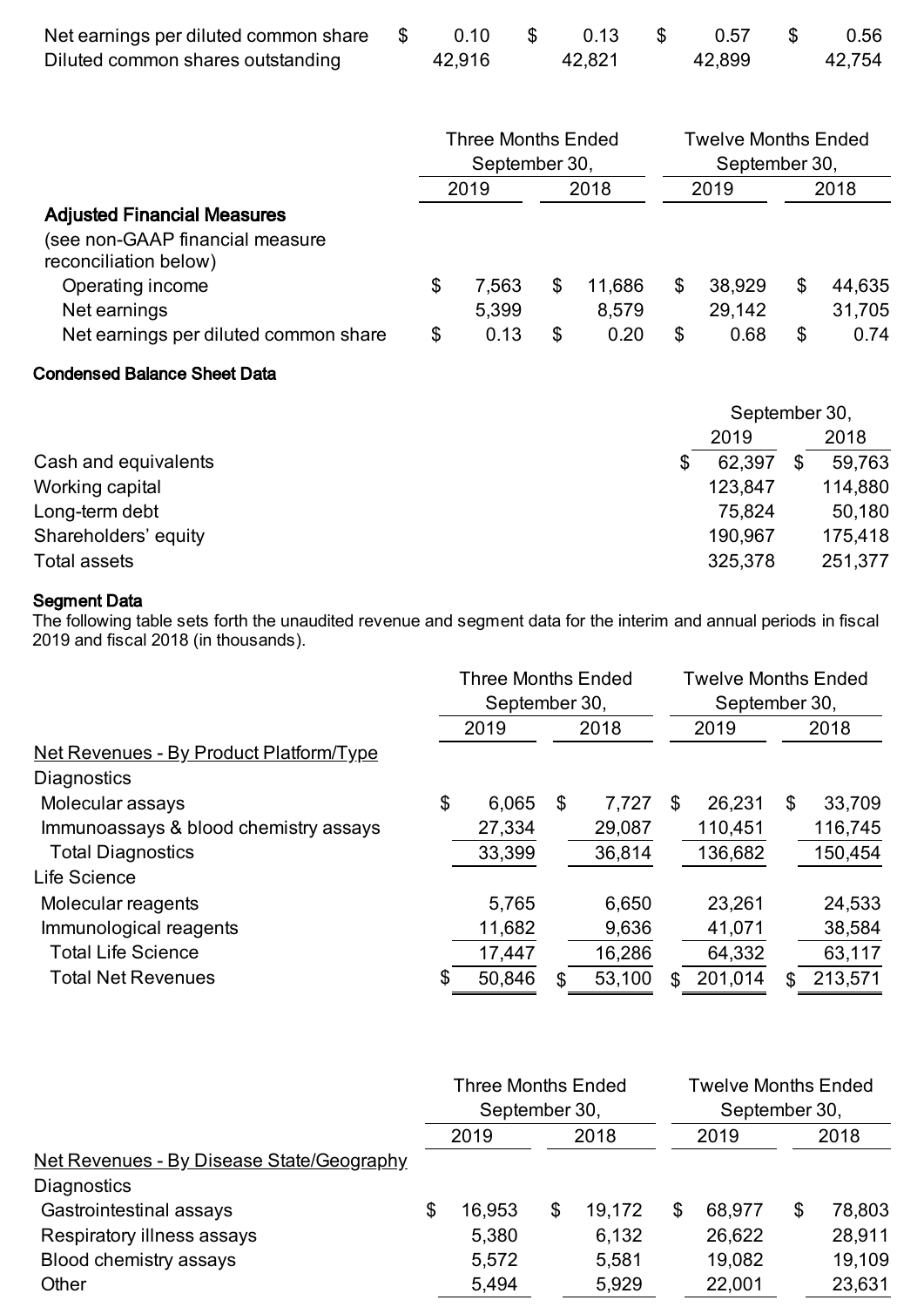| <b>Total Diagnostics</b>      | 33,399       |     | 36,814  |              | 136,682   | 150,454       |
|-------------------------------|--------------|-----|---------|--------------|-----------|---------------|
| Life Science                  |              |     |         |              |           |               |
| Americas                      | 5.094        |     | 5,206   |              | 19,443    | 21,080        |
| <b>EMEA</b>                   | 7,318        |     | 6,253   |              | 29,157    | 24,715        |
| <b>ROW</b>                    | 5,035        |     | 4,827   |              | 15,732    | 17,322        |
| <b>Total Life Science</b>     | 17,447       |     | 16,286  |              | 64,332    | 63,117        |
| <b>Total Net Revenues</b>     | \$<br>50,846 | \$. | 53,100  | \$           | 201,014   | \$<br>213,571 |
| OPERATING INCOME              |              |     |         |              |           |               |
| Diagnostics                   | \$<br>1,944  | \$  | 6,773   | $\mathbb{S}$ | 22,399    | \$<br>32,569  |
| Life Science                  | 5,791        |     | 3,479   |              | 20,572    | 13,799        |
| Corporate                     | (1,923)      |     | (3,203) |              | (10, 373) | (15,076)      |
| Eliminations                  | 37           |     | 61      |              | 101       | 292           |
| <b>Total Operating Income</b> | \$<br>5,849  | \$  | 7,110   | \$           | 32,699    | \$<br>31,584  |

Geographic Regions Americas = North and Latin America EMEA = Europe, Middle East and Africa ROW = Rest of World

#### NON-GAAP FINANCIAL MEASURES

In this press release, we have supplemented our reported GAAP financial information with information on operating expenses, operating income, net earnings, basic earnings per share and diluted earnings per share excluding the effects of acquisition-related costs, restructuring costs, selected legal costs, and certain one-time tax effects of the tax reform act, each of which is a non-GAAP measure. We have provided in the tables below reconciliations to the operating expenses, operating income, net earnings, basic earnings per share and diluted earnings per share amounts reported under U.S. Generally Accepted Accounting Principles for the fourth quarters and fiscal years ended September 30, 2019 and September 30, 2018.

We believe this information is useful to an investor in evaluating our performance because:

- 1. These measures help investors to more meaningfully evaluate and compare the results of operations from period to period by removing the impacts of these non-routine items; and
- 2. These measures are used by our management for various purposes, including evaluating performance against incentive bonus achievement targets, comparing performance from period to period in presentations to our board of directors, and as a basis for strategic planning and forecasting.

Revenue reported on a constant-currency basis is also a non-GAAP measure and is calculated by applying current period average foreign currency exchange rates to each of the comparable periods. Management analyzes revenue on a constant-currency basis to better measure the comparability of results between periods. Because changes in foreign currency exchange rates have a non-operating impact on revenue, management believes that evaluating revenue changes on a constant-currency basis provides an additional and meaningful assessment of revenue to both management and investors.

These non-GAAP measures may be different from non-GAAP measures used by other companies. In addition, the non-GAAP measures are not based on any comprehensive set of accounting rules or principles. Non-GAAP measures have limitations, in that they do not reflect all amounts associated with our results as determined in accordance with U.S. GAAP. Therefore, these measures should only be used to evaluate our results in conjunction with corresponding GAAP measures.

# FOURTH QUARTER AND FISCAL YEAR GAAP TO NON-GAAP RECONCILATION TABLES

(In Thousands, Except per Share Data)

|                           | Three Months        |    |                     |      | <b>Twelve Months</b> |      |        |
|---------------------------|---------------------|----|---------------------|------|----------------------|------|--------|
|                           | Ended September 30, |    | Ended September 30, |      |                      |      |        |
|                           | 2019                |    | 2018                | 2019 |                      | 2018 |        |
| <b>Operating Expenses</b> |                     |    |                     |      |                      |      |        |
| U.S. GAAP basis           | 23,307              | \$ | 25.046              |      | 85,626               |      | 99,113 |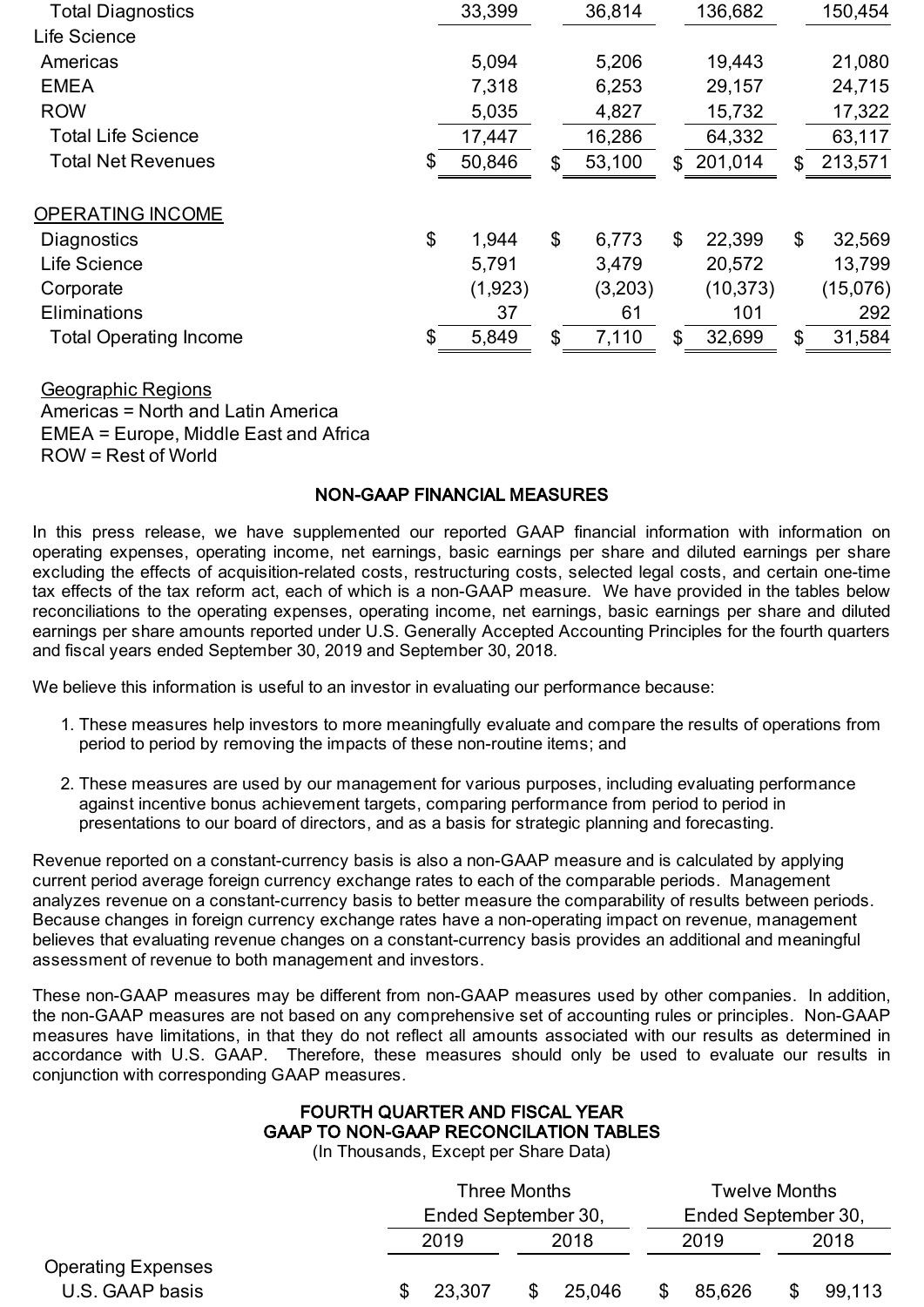| Acquisition-related costs            |                            | (363)    |                           |         |                | (1,808)  |                           |          |
|--------------------------------------|----------------------------|----------|---------------------------|---------|----------------|----------|---------------------------|----------|
| <b>Restructuring costs</b>           |                            | (1, 138) |                           | (3,601) |                | (2,839)  |                           | (8,706)  |
| Selected legal costs                 |                            | (213)    |                           | (975)   |                | (1, 583) |                           | (4, 345) |
| <b>Adjusted Operating Expenses</b>   | $\boldsymbol{\mathcal{S}}$ | 21,593   | $\boldsymbol{\mathsf{S}}$ | 20,470  | \$             | 79,396   | \$                        | 86,062   |
| Operating Income -                   |                            |          |                           |         |                |          |                           |          |
| U.S. GAAP basis                      | \$                         | 5,849    | $\mathcal{L}$             | 7,110   | \$             | 32,699   | \$                        | 31,584   |
| Acquisition-related costs            |                            | 363      |                           |         |                | 1,808    |                           |          |
| <b>Restructuring costs</b>           |                            | 1,138    |                           | 3,601   |                | 2,839    |                           | 8,706    |
| Selected legal costs                 |                            | 213      |                           | 975     |                | 1,583    |                           | 4,345    |
| <b>Adjusted Operating Income</b>     | $\$\$                      | 7,563    | \$                        | 11,686  | \$             | 38,929   | \$                        | 44,635   |
| <b>Net Earnings</b>                  |                            |          |                           |         |                |          |                           |          |
| U.S. GAAP basis                      | \$                         | 4,103    | $\boldsymbol{\mathsf{S}}$ | 5,434   | $\mathfrak{S}$ | 24,382   | \$                        | 23,849   |
| Acquisition-related costs *          |                            | 273      |                           |         |                | 1,381    |                           |          |
| Restructuring costs *                |                            | 864      |                           | 2,693   |                | 2,169    |                           | 6,430    |
| Selected legal costs *               |                            | 159      |                           | 738     |                | 1,210    |                           | 3,205    |
| One-time benefit from tax law change |                            |          |                           | (308)   |                |          |                           | (2,655)  |
| Repatriation transition tax          |                            |          |                           | 22      |                |          |                           | 876      |
| <b>Adjusted Earnings</b>             | \$                         | 5,399    | $\boldsymbol{\mathsf{S}}$ | 8,579   | \$             | 29,142   | $\boldsymbol{\mathsf{S}}$ | 31,705   |

\* Net of tax.

|                                         | Three Months<br>Ended September 30, |      |                           |        |                | <b>Twelve Months</b><br>Ended September 30, |                |        |  |
|-----------------------------------------|-------------------------------------|------|---------------------------|--------|----------------|---------------------------------------------|----------------|--------|--|
|                                         |                                     | 2019 | 2018                      |        | 2019           |                                             |                | 2018   |  |
| Net Earnings per Basic Common Share -   |                                     |      |                           |        |                |                                             |                |        |  |
| U.S. GAAP basis                         | \$                                  | 0.10 | $\boldsymbol{\mathsf{S}}$ | 0.13   | $\mathfrak{L}$ | 0.57                                        | \$             | 0.56   |  |
| Acquisition-related costs               |                                     | 0.01 |                           |        |                | 0.03                                        |                |        |  |
| <b>Restructuring costs</b>              |                                     | 0.02 |                           | 0.06   |                | 0.05                                        |                | 0.15   |  |
| Selected legal costs                    |                                     |      |                           | 0.02   |                | 0.03                                        |                | 0.08   |  |
| One-time benefit from tax law change    |                                     |      |                           | (0.01) |                |                                             |                | (0.06) |  |
| Repatriation transition tax             |                                     |      |                           |        |                |                                             |                | 0.02   |  |
| <b>Adjusted Basic EPS</b>               | $\mathfrak{L}$                      | 0.13 | $\mathcal{S}$             | 0.20   | $\mathcal{L}$  | 0.68                                        | $\mathfrak{L}$ | 0.75   |  |
| Net Earnings per Diluted Common Share - |                                     |      |                           |        |                |                                             |                |        |  |
| U.S. GAAP basis                         | \$                                  | 0.10 | $\mathcal{S}$             | 0.13   | $\mathcal{L}$  | 0.57                                        | $\mathfrak{S}$ | 0.56   |  |
| Acquisition-related costs               |                                     | 0.01 |                           |        |                | 0.03                                        |                |        |  |
| Restructuring costs                     |                                     | 0.02 |                           | 0.06   |                | 0.05                                        |                | 0.15   |  |
| Selected legal costs                    |                                     |      |                           | 0.02   |                | 0.03                                        |                | 0.07   |  |
| One-time benefit from tax law change    |                                     |      |                           | (0.01) |                |                                             |                | (0.06) |  |
| Repatriation transition tax             |                                     |      |                           |        |                |                                             |                | 0.02   |  |
| <b>Adjusted Diluted EPS</b>             | \$                                  | 0.13 | $\boldsymbol{\mathsf{S}}$ | 0.20   | \$             | 0.68                                        | \$             | 0.74   |  |

# FORWARD-LOOKING STATEMENTS

The Private Securities Litigation Reform Act of 1995 provides a safe harbor from civil litigation for forward-looking statements accompanied by meaningful cautionary statements. Except for historical information, this report contains forward-looking statements within the meaning of Section 27A of the Securities Act of 1933, as amended, and Section 21E of the Securities Exchange Act of 1934, which may be identified by words such as "continues", "estimates", "anticipates", "projects", "plans", "seeks", "may", "will", "expects", "intends", "believes",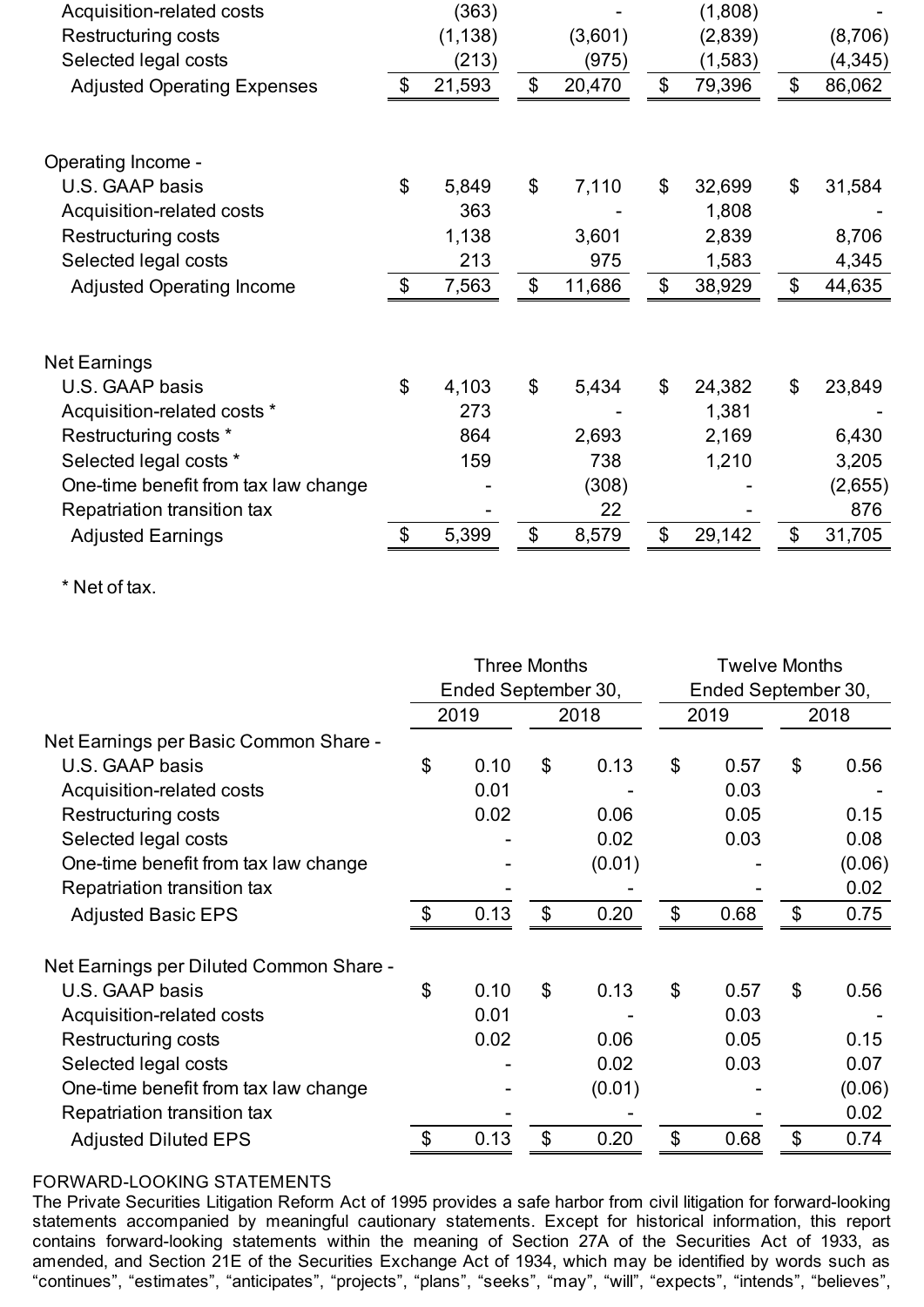"signals", "should" and similar expressions or the negative versions thereof and which also may be identified by their context. All statements that address operating performance or events or developments that Meridian expects or anticipates will occur in the future, including, but not limited to, statements relating to per share diluted earnings and revenue, are forward-looking statements. Such statements, whether expressed or implied, are based upon current expectations of the Company and speak only as of the date made. Specifically, Meridian's forward-looking statements are, and will be, based on management's then-current views and assumptions regarding future events and operating performance. Meridian assumes no obligation to publicly update or revise any forward-looking statements even if experience or future changes make it clear that any projected results expressed or implied therein will not be realized. These statements are subject to various risks, uncertainties and other factors that could cause actual results to differ materially, including, without limitation, the following:

Meridian's operating results, financial condition and continued growth depends, in part, on its ability to introduce into the marketplace enhancements of existing products or new products that incorporate technological advances, meet customer requirements and respond to products developed by Meridian's competition, its ability to effectively sell such products and its ability to successfully expand and effectively manage increased sales and marketing operations. While Meridian has introduced a number of internally developed products and acquired products, there can be no assurance that it will be successful in the future in introducing such products on a timely basis or in protecting its intellectual property, and unexpected or costly manufacturing costs associated with its introduction of new products or acquired products could cause actual results to differ from expectations. Meridian relies on proprietary, patented and licensed technologies. As such, the Company's ability to protect its intellectual property rights, as well as the potential for intellectual property litigation, would impact its results. Ongoing consolidations of reference laboratories and formation of multi-hospital alliances may cause adverse changes to pricing and distribution. Recessionary pressures on the economy and the markets in which our customers operate, as well as adverse trends in buying patterns from customers, can change expected results. Costs and difficulties in complying with laws and regulations, including those administered by the United States Food and Drug Administration, can result in unanticipated expenses and delays and interruptions to the sale of new and existing products, as can the uncertainty of regulatory approvals and the regulatory process (including the currently ongoing study and other FDA actions regarding the Company's LeadCare products). The international scope of Meridian's operations, including changes in the relative strength or weakness of the U.S. dollar and general economic conditions in foreign countries, can impact results and make them difficult to predict. One of Meridian's growth strategies is the acquisition of companies and product lines. There can be no assurance that additional acquisitions will be consummated or that, if consummated, will be successful and the acquired businesses will be successfully integrated into Meridian's operations. There may be risks that acquisitions may disrupt operations and may pose potential difficulties in employee retention, and there may be additional risks with respect to Meridian's ability to recognize the benefits of acquisitions, including potential synergies and cost savings or the failure of acquisitions to achieve their plans and objectives. Meridian cannot predict the outcome of goodwill impairment testing and the impact of possible goodwill impairments on Meridian's earnings and financial results. Meridian cannot predict the possible impact of U.S. health care legislation enacted in 2010 – the Patient Protection and Affordable Care Act, as amended by the Health Care and Education Reconciliation Act – and any modification or repeal of any of the provisions thereof initiated by Congress or the presidential administration, and any similar initiatives in other countries on its results of operations. Efforts to reduce the U.S. federal deficit, breaches of Meridian's information technology systems, trade wars, increased tariffs, and natural disasters and other events could have a materially adverse effect on Meridian's results of operations and revenues. In the past, the Company has identified a material weakness in our internal control over financial reporting, which has been remediated, but the Company can make no assurances that a material weakness will not be identified in the future, which if identified and not properly corrected, could materially adversely affect our operations and result in material misstatements in our financial statements. In addition to the factors described in this paragraph, as well as those factors identified from time to time in our filings with the Securities and Exchange Commission, Part I, Item 1A Risk Factors of our most recent Annual Report on Form 10-K contains a list and description of uncertainties, risks and other matters that may affect the Company. Readers should carefully review these forward-looking statements and risk factors, and not place undue reliance on our forward-looking statements.

## About Meridian Bioscience, Inc.

Meridian is a fully integrated life science company that develops, manufactures, markets and distributes a broad range of innovative diagnostic products. We are dedicated to developing and delivering better solutions that give answers with speed, accuracy and simplicity that are redefining the possibilities of life from discovery to diagnosis. Through discovery and development, we provide critical life science raw materials used in immunological and molecular tests for human, animal, plant, and environmental applications. Through diagnosis, we provide diagnostic solutions in areas including gastrointestinal and upper respiratory infections and blood lead level testing. We build relationships and provide solutions to hospitals, reference laboratories, research centers, veterinary testing centers, physician offices, diagnostics manufacturers, and biotech companies in more than 70 countries around the world.

Meridian's shares are traded on the NASDAQ Global Select Market, symbol VIVO. Meridian's website address is [www.meridianbioscience.com](https://www.globenewswire.com/Tracker?data=KCJyEbglMawXGBf7g9KWv8Q9zyJmIO_N9JjXMrT3hIqd0eH5gutcO4Xn59uWJVFz2yDHxe1ThJy8940WKNiSTsq1LTrxkoZOWqYmFdduphHIzKmHJ07IduFzOeJ8Mxa1).